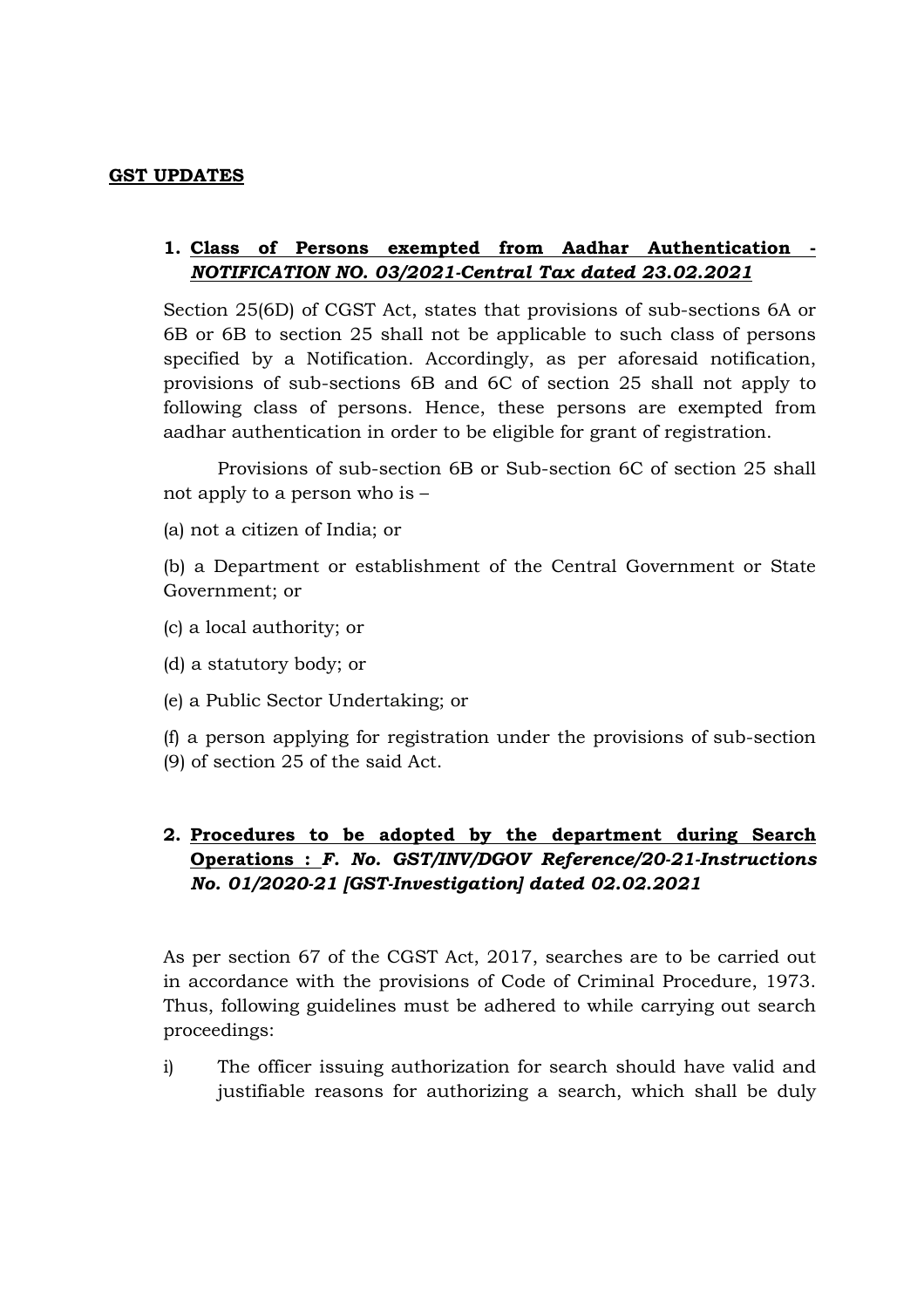recorded in the file Search should be carried out only with a proper search authorization issued by the Competent Authority.

- ii) The instructions related to generation of DIN for each search authorization shall be scrupulously followed by the officer authorising search.
- iii) The premises of a person cannot be searched on the authority of a search warrant issued for the premises of some other person. Where a search warrant, through oversight, has been issued in the name of a person who is already dead, the authorised officer should report to the Competent Authority and get a fresh warrant issued in the names of the legal heirs.
- iv) In case of search of a residence, a lady officer shall necessarily be part of the search team.
- v) The search shall be made in the presence of two or more independent witnesses who would preferably be respectable inhabitants of the locality, and if no such inhabitants are available or willing, the inhabitants of any other locality should be asked to be witness to the search. PSU employees, Bank employees etc., may, be included as witnesses during sensitive search operations to maintain transparency and credibility. The witnesses should be informed about the purpose of the search and their duties.
- vi) The officers conducting the search shall first identify themselves by showing their identity cards to the person in-charge of the premises. Also, before the start of the search, the officers as well as the independent witnesses shall offer their personal search. After the conclusion of the search all the officers and the witnesses should again offer themselves for their personal search.
- vii) The search authorization shall be executed before the start of the search and the same shall be shown to the person in charge of the premises to be searched and his/her signature with date and time shall be obtained on the body of the search authorization. The signatures of the witnesses with date and time should also be obtained on the body of the search authorization.
- viii) A Panchnama containing truthful account of the proceedings of the search shall necessarily be made and a list of documents/goods/ things recovered should be prepared. It should he ensured that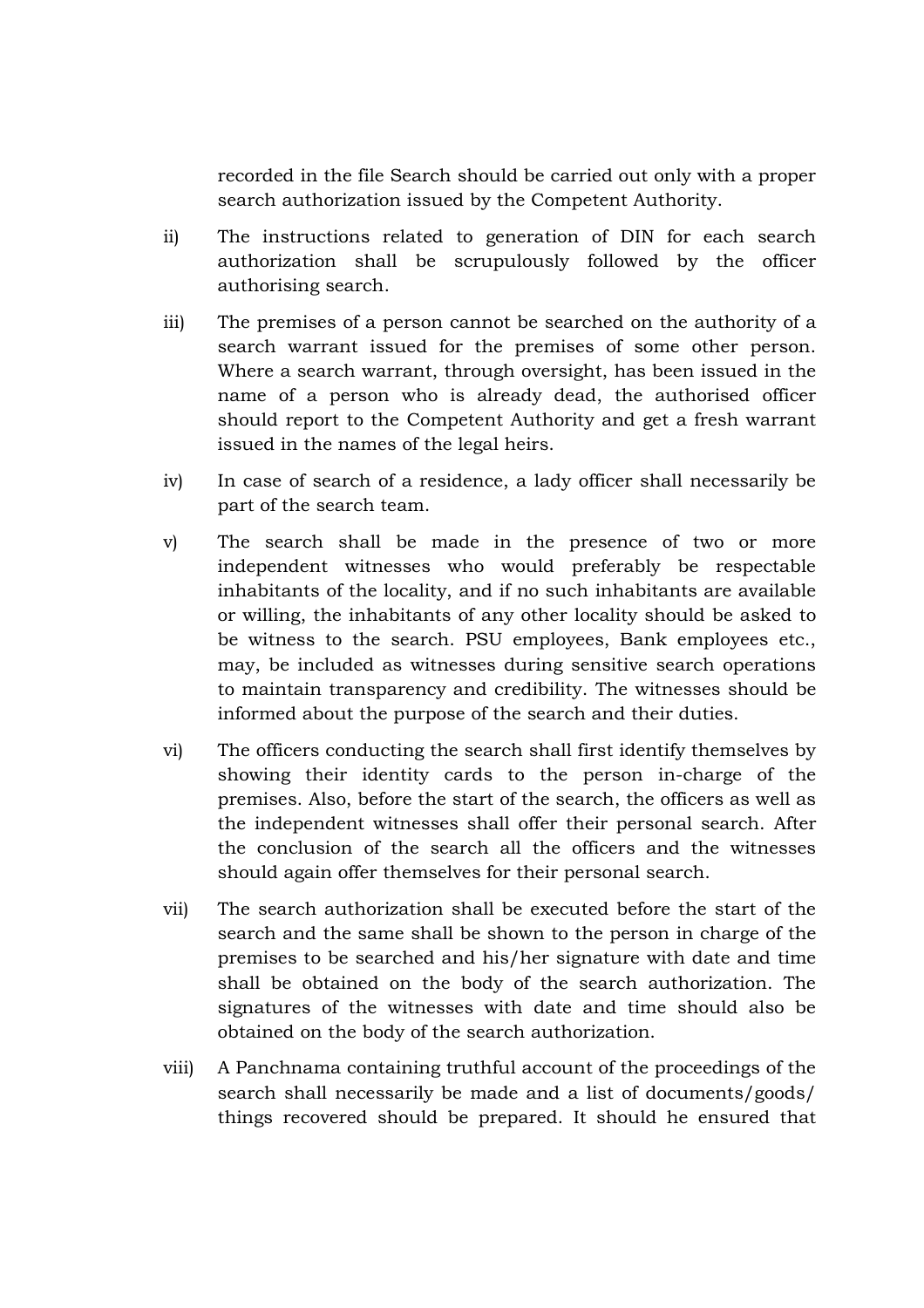time and date of start of search and conclusion of search must be mentioned in the Panchnama. The fact of offering personal search of the officers and witnesses before initiation and after conclusion of search must be recorded in the Panchama.

- ix) In the sensitive premises videography of the search proceedings may also be considered and the same may be recorded in Panchnama.
- x) While conducting search, the officers must be sensitive towards the assessee /party. Social and religious sentiments of the person(s) under search and of all the person(s) present, shall be respected at all times. Special care/ attention should be given to elderly, women and children present in the premises under search. Children should be allowed to go to school, after examining of their bags. A. woman Occupying any premises, to be searched, has the right to withdraw before the search party enters, if according to the customs she does not appear in public. If any Person in the premises is not well, a medical practitioner may be called.
- xi) The person from whose custody any documents are seized may be allowed to make copies thereof or take extracts therefrom for which he/she may he provided a suitable time and place to take such copies or extract therefrom. However, if it is felt that providing such copies or extracts therefrom pre-judicially affect the investigation, the officer may not provide such copies, If such request for taking copies is made during the course of search, the same may be incorporated in Panchnama, intimating place and time to take such copies.
- xii) The officer authorized to search the premises must sign each page of the Panchnama and annexures. A copy of the Panchnama along with all its annexures should be given to the person in-charge of the premises being searched and acknowledgement in this regard may be taken. If the person in– charge refuses to sign the Panchnama the same may be pasted in a conspicuous place of the premises, in presence of the witnesses. Photograph of the Panchnama pasted on the premises may be kept on record.
- xiii) In case any statement is recorded during the search each page of the statement must be signed by the person whose statement is